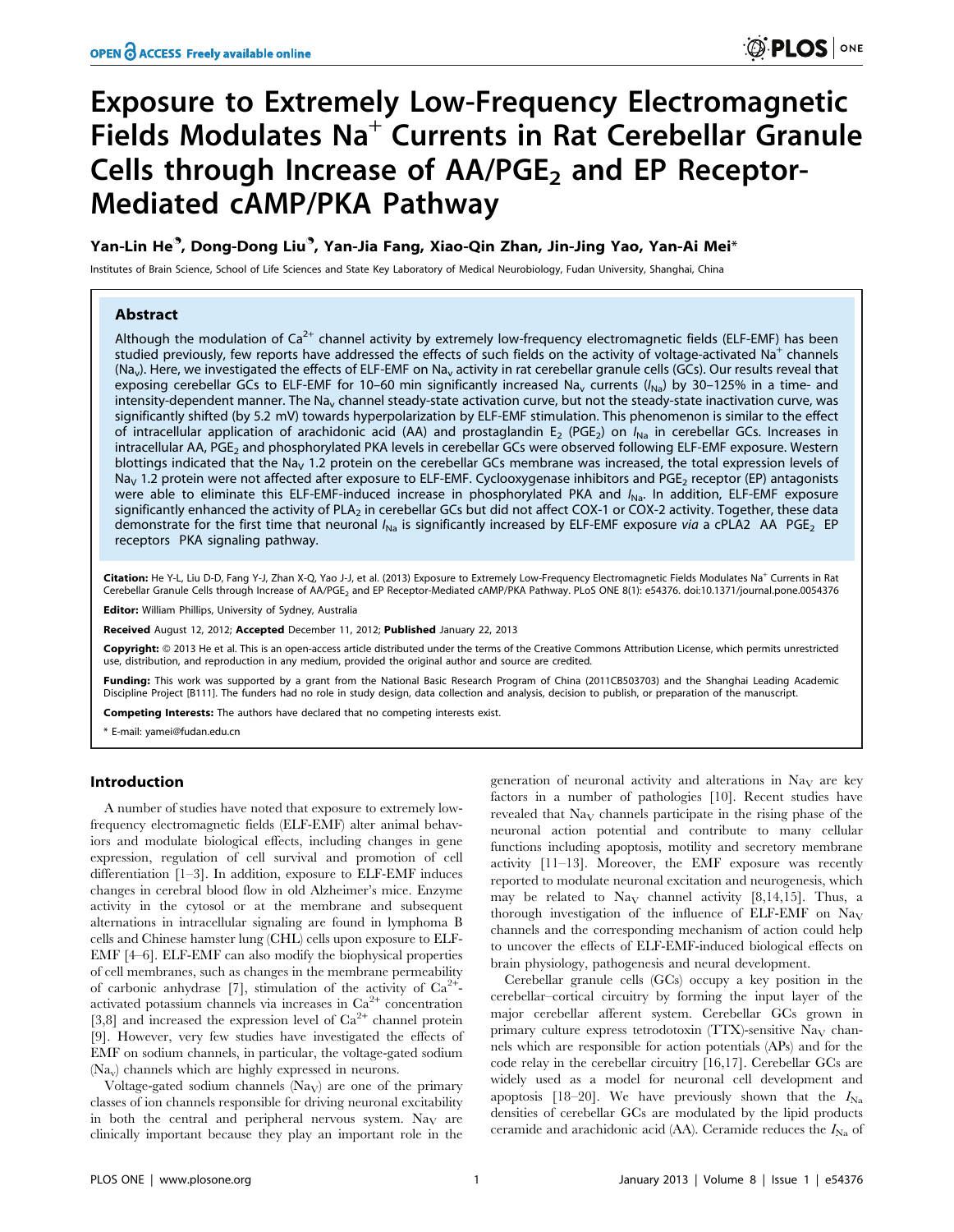cerebellar GCs by increasing calcium release through the ryanodine-sensitive  $Ca^{2+}$  receptor [21] while elevation in intracellular AA levels increases the  $I_{\text{Na}}$  of cerebellar GCs through the  $PGE_2$ -mediated activation of the cAMP/PKA pathway [22]. The present study was conducted to determine whether exposure to ELF-EMF influences the  $Na<sup>+</sup>$  channels of cerebellar GCs and, if so, whether this effect is mediated by changes in ceramide and/or arachidonic acid. The data presented in this report demonstrate that the activity of neuronal  $Na<sup>+</sup>$  channels is significantly increased by ELF-EMF stimulation. Notably, the effect of ELF-EMF is mediated by an increase in  $cPLA_2$  activity and subsequent changes in intracellular concentration of arachidonic acid (AA) and EP receptor-mediated activation of the cAMP/PKA signaling pathway are involved.

# Results

First, we investigated the actions of extremely low frequency electromagnetic fields (ELF-EMF) on the  $I_{\text{Na}}$  of cerebellar GCs. An  $I_{\text{Na}}$  was elicited by a depolarization step to  $-20$  mV from the holding potential of  $-100$  mV. When cerebellar GCs were exposed to ELF-EMF (1 mT) for 10 min, the amplitude of the  $I_{\text{Na}}$  was increased by approximately 51.8%  $\pm$ 3.8% (n = 12,  $P<0.05$ ) compared to cells that were not exposed to ELF-EMF  $(n = 8, Fig. 1A)$ . However, the mean capacitance of recorded cells for the control group  $(13.05\pm0.40 \text{ pF}, n=7)$  and for the ELF-EMF treatment group  $(12.45\pm0.77pF, n=6)$  showed no significant difference  $(P = 0.48)$ . The similar in capacitance indicated that the increased current density upon ELF-EMF exposure was not due to different in abnormal cell morphology. In addition, the increase in  $I_{\text{Na}}$  density induced by ELF-EMF exposure was time dependent. When cerebellar GCs were exposed to ELF-EMF for 30 min, 60 min or 90 min, the density of the  $I_{\text{Na}}$  increased by 67.1%  $\pm$ 4.38% (n = 8, P<0.05), 125.6%  $\pm$ 8.26% (n = 16, P $\leq$ 0.05), 102.4%  $\pm$ 4.1% (n = 9, P $\leq$ 0.05), respectively, compared to controls (Fig. 1B). We also tested the effects of low-density ELF-EMF (0.4 mT) on  $I_{\text{Na}}$ . The results shown in Fig. 1C indicated that, when cerebellar GCs were exposed to 0.4 mT ELF-EMF, a longer exposure time was needed to induce an increase in  $I_{\rm Na}$  density. The density of  $I_{\text{Na}}$  was only increased by 3.62%  $\pm$ 2.38% (n = 6) when cerebellar GCs were exposed to ELF-EMF (0.4 mT) for 6 h. Upon an increase in the length of cell exposure to ELF-EMF  $(0.4 \text{ mT})$  to 12 h, the  $I_{\text{Na}}$  density increased by 31.6%  $\pm 3.38\%$  $(n=8, P<0.05,$  Fig. 1D). Because a previous study indicated that when cells are exposed to ELF-EMF over a long term, their levels of protein expression may be affected [5], which will be difficult to further identify the primary factor involved in the ELF-EMFinduced  $I_{\text{Na}}$  increase. Thus, we chose to focus on the mechanism by which a relatively short-term exposure to a 1 mT ELF-EMF induces an  $I_{\text{Na}}$  increase.

Next, we investigated the effects of ELF-EMF on the voltagegating properties of  $I_{\text{Na}}$  channels. The activation properties of  $I_{\text{Na}}$ in cerebellar GCs following exposure to ELF-EMF were studied using the appropriate voltage protocols.  $I_{\text{Na}}$  were evoked by a 20 ms depolarizing pulse from a holding potential of  $-100$  mV to potentials between  $-70$  and 20 mV, with 5 mV steps 5 s intervals (Fig. 2A). Fig. 2B illustrated a voltage-current curve in which the maximum activation potential was changed from  $-27.3\pm0.9$  mV to  $-32.5\pm2.5$  mV when cerebellar GCs were exposed to ELF-EMF for 60 min ( $n = 13$  for control and  $n = 12$  for ELF-EMF exposure,  $P<0.05$ ). A value for steady-state activation of  $I_{\text{Na}}$  was then obtained by normalizing the conductance as a function of the command potential; conductance was calculated as  $G_{\text{Na}} = I_{\text{Na}}/I_{\text{Na}}$ (Vm1/2–Vrev). The data points were fitted to the Boltzmann

function  $G_{\text{Na}}/G_{\text{Na}}$ -max = 1/{1+exp [(Vm1/2–Vm)/k]}. As shown in Fig. 2C, after cerebellar GCs were exposed to ELF-EMF for 60 min, the half-activation potentials changed from  $-40.93\pm0.67$  mV to  $-46.87\pm1.3$  5 mV (n = 10, P<0.05), with slope factors of  $3.7\pm0.1$  mV and  $4.6\pm1.0$  mV ( $n = 10$ ). These data indicate that ELF-EMF exposure significantly shifts the voltage dependence of the steady-state activation of  $I_{\text{Na}}$  of cerebellar GCs.

Next, we studied the effects of ELF-EMF exposure on the voltage dependence of the steady-state inactivation of  $I_{\text{Na}}$ channels.  $I_{\text{Na}}$  were elicited using 1-s conditioning pre-pulses ranging from  $-100$  to  $-40$  mV in steps of 5 mV prior to a  $-10$  mV test pulse (Fig. 2D). The steady-state inactivation curve was then fitted using the Boltzmann equation  $I_{\text{Na}}/I_{\text{Namar}} = 1/$  ${1 + \exp [(V_m - V_{m1/2})/k]} + A$ . In the 11 cells studied, the  $V_{m1/2}$ values were  $-72.7 \pm 0.74$  mV (n = 6) and  $-68.2 \pm 0.75$  mV (n = 5) for cells with or without ELF-EMF exposure, respectively (Fig. 2E). These data indicate that the steady-state inactivation curve of  $I_{\text{Na}}$ in cerebellar GCs did not significantly shift upon exposure to ELF-EMF.

Our previous study showed that elevation in arachidonic acid (AA) concentration increased  $I_{\text{Na}}$  through prostaglandin  $E_2$  $(PGE<sub>2</sub>)$ -mediated activation of the cAMP/PKA pathway [22]. In the present study, the effect of ELF-EMF exposure on  $I_{\text{Na}}$  and the  $I_{\text{Na}}$  steady-state activation curve was similar to the effect of AA on  $I_{\text{Na}}$ . We therefore tested whether cAMP/PKA activation was involved in the increase in  $I_{\text{Na}}$  in cerebellar GCs subjected to ELF-EMF exposure. The results in Fig. 3A showed that H-89, a selective PKA antagonist, significantly attenuated the increase in  $I_{\text{Na}}$  elicited by ELF-EMF exposure. Incubating cerebellar GCs with  $10 \mu M$  H-89 for 60 minutes decreased the evoked  $I_{\text{Na}}$  by 42.7%  $\pm 4.0\%$  (n=9, P<0.05). There was, however, only 12.4%  $\pm 6.4$ % (n = 14) in  $I_{\text{Na}}$  after exposure to ELF-EMF in the presence of H89. Hence, H89 suppressed the induction of the  $I_{\text{Na}}$  activity after ELF-EMF exposure. Similarly, administration of  $10 \mu M$  dibutyryl cAMP (db-cAMP, a embrane-permeable cAMP analog) produced a significant increase of  $I_{\text{Na}}$  by  $47.2 \pm 6.6\%$  ( $n = 7$ ,  $P < 0.05$ ). Notably, exposure to ELF-EMF did not further potentiate the effect of db-cAMP on  $I_{Na}$  (54.8±8.9%,  $n=20$ ). Hence, these data support our conclusion that cAMP/PKA pathway is involved in the effect of ELF-EMFs on  $I_{\text{Na}}$ .

In addition, we determined the intracellular levels of phosphorylated PKA (pPKA) by immunoblot assays and found significant increase in phospho-PKA after ELF-EMF exposure. These data indicate that when the cells were exposed to ELF-EMF, the intracellular levels of pPKA were increased by 38.6%  $\pm$ 3.76% (n = 4, P<0.05), 42.4%  $\pm$ 4.32% (n = 4, P<0.05),30.4%  $\pm 1.5\%$  (n = 4, P<0.05) and 17.8±2.14% (n = 4, P<0.05), respectively (Fig. 3C). These data suggest that PKA activation is associated with the ELF-EMF-induced increase in  $I_{\text{Na}}$  in cerebellar GCs.

Previous study indicated that  $\text{Na}_{\text{V}}$  activities can be modulated by the cAMP/PKA pathways upon phosphorylation of the  $\alpha$ subunits of  $\text{Na}_{\text{V}}$  channels [23]. Besides increases in the modification of steady-state activation propriety, exposure to ELF-EMF might also elicit insertion of additional  $\text{Na}_{\text{V}}$  channels into the membrane, which might then further account for the ELF-EMFinduced up-regulation of  $I_{\text{Na}}$ . To investigate whether ELF-EMF induced insertion of new Nav channels on the membrane, we first ascertained that Na<sub>V</sub> 1.2  $\alpha$ -subunits plays a significant role in Na<sub>V</sub> channel of cerebellar GCs as reported previously [17]. As shown in Fig. 4A, the expression of  $\text{Na}_{\text{V}}$  1.2 was significantly reduced by siRNA. Similarly, the current amplitude of  $I_{\text{Na}}$  was also significantly reduced. The current amplitude of  $I_{\text{Na}}$  recorded from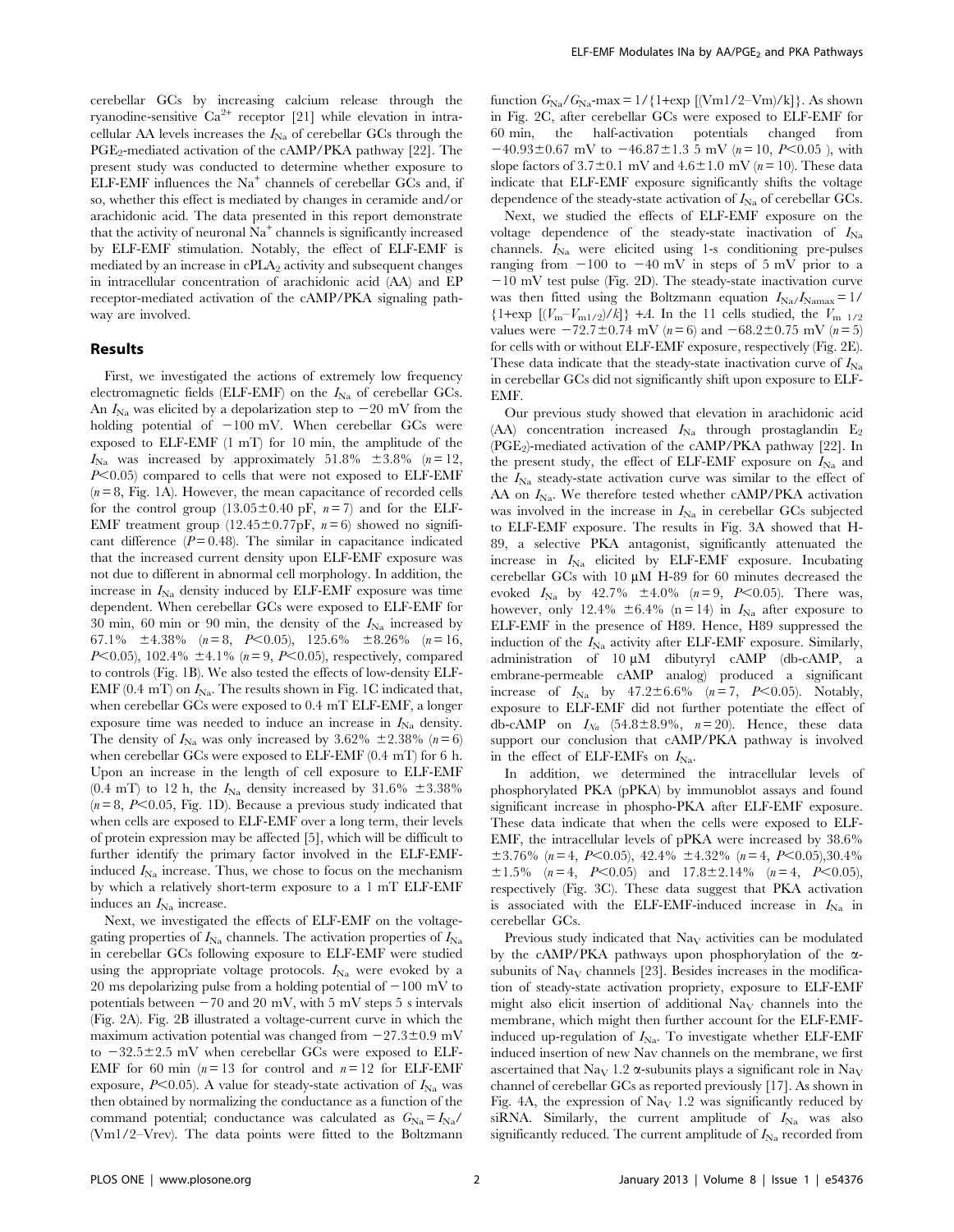

Figure 1. Time-dependent increase in  $I_{Na}$  in cerebellar GCs following exposure to ELF-EMF (1 mT or 0.4 mT). Superimposed  $I_{Na}$  evoked by a 20 ms depolarizing pulse from a holding potential from  $-100$  to  $-20$  mV. Current traces were obtained from cerebellar GCs exposed to ELF-EMF (1 mT) for lengths of time ranging from 10 min to 90 min. (B) Statistical analysis of the activating effects of ELF-EMF (1 mT) exposure at various times on the density of  $I_{\text{Na}}$ . The data are reported as the mean  $\pm$  S.E.M. from 8–16 cells. \*, P<0.05 compared to control using a one-way ANOVA test. (C)  $I_{\text{Na}}$  traces obtained from cerebellar cells exposed to ELF-EMF (0.4 mT) for 6 h and 12 h. (D) Statistical analysis of the activating effects of ELF-EMF (0.4 mT) exposure for 6 h and 12 h on the density of  $I_{\text{Na}}$ . The data are reported as the mean  $\pm$  S.E.M. from 8–10 cells. \*, P<0.05 compared to control using Student's t-test. doi:10.1371/journal.pone.0054376.g001

the control group was  $-1400.32 \pm 162.15$  pA (n = 7), and it was reduced to  $-207.89\pm95.55$  pA ( $n = 5$ , P<0.05) after knocking down the  $\text{Na}_{\text{V}}$  1.2 gene (Fig. 4B).

Next, we determined the levels of  $\text{Na}_{\text{V}}$  1.2 protein on membrane surface using biotinylation assay. The data obtained from four independent experiments showed that the Na<sub>V</sub>  $1.2$ protein on the cerebellar GCs membrane (Na<sub>V</sub> 1.2 M) was increased by 21.8%  $\pm$ 3.3% after exposed to ELF-EMF for 60 min (Fig. 4C). The total expression levels of Na<sub>V</sub> 1.2 protein (Na<sub>V</sub> 1.2 T), however, was not affected after exposure to ELF-EMF (Fig. 4D). These data indicate that exposure to ELF-EMF activates PKA, which then modulates  $I_{Na}$ , in part, by insertion of new Na<sub>V</sub> channels into the membrane.

It is well known that the cellular effects of  $PGE<sub>2</sub>$  are mediated through a family of G-protein-coupled receptors designated EP1, EP2, EP3 and EP4 [24,25]. Of these, EP2 and EP4 are involved in activation of the cAMP/PKA pathway [26]. Our previous study demonstrated that all four types of EP receptors mRNA are found in cerebellar GCs [22]. Because EP2 and EP4 can activate the PKA pathway, we used EP2 and EP4 receptor antagonists (AH6809 and AH23848, respectively) to investigate whether EP receptors played a role in the activation of PKA after exposure to ELF-EMF. As shown in Fig. 5A and 5B, in the presence of 20  $\mu$ M AH6809 or 20 µM AH23848, 60 minutes of ELF-EMF exposure only increased  $I_{\text{Na}}$  by 9.54%  $\pm 4.7$ % (n = 6) and 5.52 $\pm 4.71$ %  $(n=5)$ , respectively. In the absence of the EP receptor antagonists, exposure to ELF-EMF increased  $I_{\text{Na}}$  to 125.6%  $\pm 8.26$ % (n = 16,  $P<0.05$ ). Similarly, blocking EP2 and EP4 receptors using AH6809 or AH23848 significantly reduced the ELF-EMF exposure-induced increase in pPKA levels. The results in Fig. 5C showed that in the presence of 20  $\mu$ M AH6809 or 20  $\mu$ M AH23848, 60 min of ELF-EMF exposure only increased intracellular levels of pPKA by 7.25%  $\pm 1.67\%$  or 6.5%  $\pm 2.8\%$  (n = 4), respectively.

Because EP receptors, which stimulate the cAMP/PKA signaling pathway, are activated by  $PGE_2$ , we next studied the release of PGE<sub>2</sub> from cerebellar GCs following exposure to ELF-EMF using a direct rat  $PGE_2$  ELISA kit. As shown in Fig. 6A, the amount of  $PGE_2$  released from control cerebellar GCs was  $64.36 \pm 1.88$  pmol. Following exposure to ELF-EMF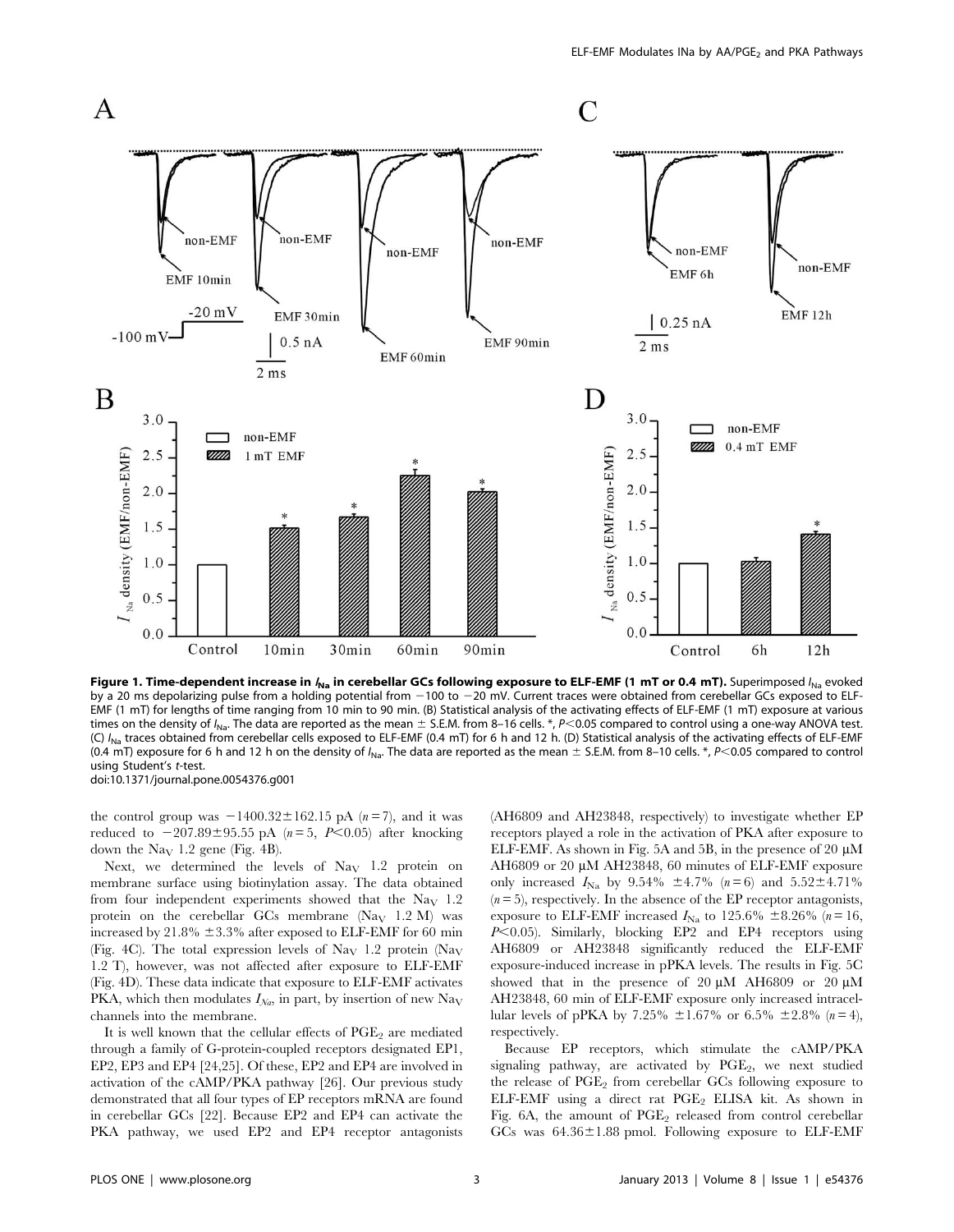

Figure 2. The effects of 1 mT ELF-EMF exposure on the steady-state activation and inactivation of  $f_{\text{Na}}$ . (A) The effects of 60 minutes of ELF-EMF exposure on the steady-state activation of  $I_{\text{Na}}$ . The cells were held at  $-100$  mV and depolarized in 5 mV steps from  $-70$  to 20 mV with intervals of 5 s. (B) The voltage-dependent activation curve of  $I_{\text{Na}}$  in control cells and cells exposed to ELF-EMF. The data are from 13 (control) or 12 (ELF-EMF-exposed) cells and are expressed as means  $\pm$  SEM. (C) Comparison of the plot of the normalized conductance of  $I_{\text{Na}}$  as a function of the command potential in control and ELF-EMF-exposed cells. (D) The effects of 60 minutes of ELF-EMF exposure on the steady-state inactivation of  $I_{\text{Na}}$ . The voltage protocol is shown below the current record. (E) Steady-state inactivation curves of  $I_{\text{Na}}$  for control and ELF-EMF-exposed cells. The data are from 6 (control) and 5 cells (ELF-EMF-exposed) and are expressed as means  $\pm$  S.E.M. doi:10.1371/journal.pone.0054376.g002

for 10 min, 30 min, 60 min or 90 min, the  $PGE_2$  content obtained from three independent experiments was significantly increased by 9.6%  $\pm 5.3\%$ , 23.9%  $\pm 4.8\%$ , 20.9%  $\pm 6.2\%$  and 19.2%  $\pm$ 5.9%, respectively (n=3, P<0.05). We also assessed the levels of intracellular AA, which can be metabolically converted to PGE<sub>2</sub>, using a direct rat AA ELISA kit to address whether the increase in  $PGE_2$  after ELF-EMF exposure was the result of an increase in intracellular AA. The results in Fig. 6B showed that the intracellular AA levels were significantly increased following exposure to ELF-EMF. When cerebellar GCs were exposed to ELF-EMF for 10 min, 30 min, 60 min or 90 min, the intracellular AA levels measured in three independent experiments were significantly increased by  $9.25 \pm 5.45\%$ ,  $25.21 \pm 1.26\%$ ,  $43.8 \pm 1.23\%$  and  $17.64 \pm 7.4\%$ , respectively  $(n = 4, P < 0.05)$ .

AA is converted to prostaglandins by either the cyclooxygenase, the lipoxygenase or the monooxygenase pathways [27]. In particular, cyclooxygenase-2 (COX-2) is reported to play a key role in the release of PGE<sub>2</sub> [28]. To test that the increase in  $I_{\text{Na}}$ after ELF-EMF exposure was due to an increase in intracellular AA, we investigated the effect of the selective COX-2 inhibitors flufenamaic acid (FA) and niflumic acid (NA). Administration of 10  $\mu$ M FA or 20  $\mu$ M NA alone reduced the  $I_{\text{Na}}$  amplitude of cerebellar GCs by 23.6%  $\pm 1.2$ % (n = 4) and 14.7%  $\pm 2.3$ %  $(n=8)$ , respectively. In the presence of 10  $\mu$ M FA or 20  $\mu$ M NA, the increase in  $I_{\text{Na}}$  induced by ELF-EMF exposure was abolished (Fig. 6C and 6D). The  $I_{\text{Na}}$  density in cerebellar GCs exposed to ELF-EMF for 60 min was increased by only  $14.3 \pm 3.4\%$  ( $n = 8$ ) or  $6.3 \pm 2.7\%$  ( $n = 10$ ), respectively, which were significantly different from those derived from cerebellar GCs exposed to ELF-EMF alone (125.6%  $\pm 8.26$ %, n = 16). Similarly, FA or NA treatment abolished the increase in  $PGE_2$ release induced by ELF-EMF exposure (Fig. 6E). Data obtained from three independent experiments showed that the release of  $PGE<sub>2</sub>$  from cerebellar GCs exposed to ELF-EMF for 60 min was only increased by  $3.3\% \pm 3.0\%$  and  $2.6\pm 1.5\%$  in the presence of FA or NA, respectively.

To ascertain the role of COX in mediating the effects of ELF-EMF on cerebellar GCs, we determined the activities of both COX-1 and COX-2 using selective COX-1 and COX-2 ELISA kits. When cerebellar GCs were exposed to ELF-EMF for lengths of time ranging from 10 min to 90 min, the intracellular activity of COX-1 was increased from  $5.0\pm1.2\%$  to  $6.3\pm2.2\%$  (Fig. 7A) while the activity of COX-2 was increased from  $6.1\pm2.6\%$  to  $9.7\pm3.9\%$  (Fig. 7B). Hence, neither COX-1 nor COX-2 activity was significantly different than non-ELF-EMF-exposed cells. These data suggest that the increase in  $PGE<sub>2</sub>$  release after exposure to ELF-EMF was due to an increase in intracellular AA rather than in COX enzyme activity.

Given that cytosolic phospholipase  $A_2$  (cPLA<sub>2</sub>) also plays an important role in producing intracellular AA [29], we measured the activity of intracellular  $cPLA_2$  in cerebellar GCs before and after ELF-EMF exposure using an ELISA kit and immunocytochemistry. As shown in Fig. 7C, ELF-EMF exposure significantly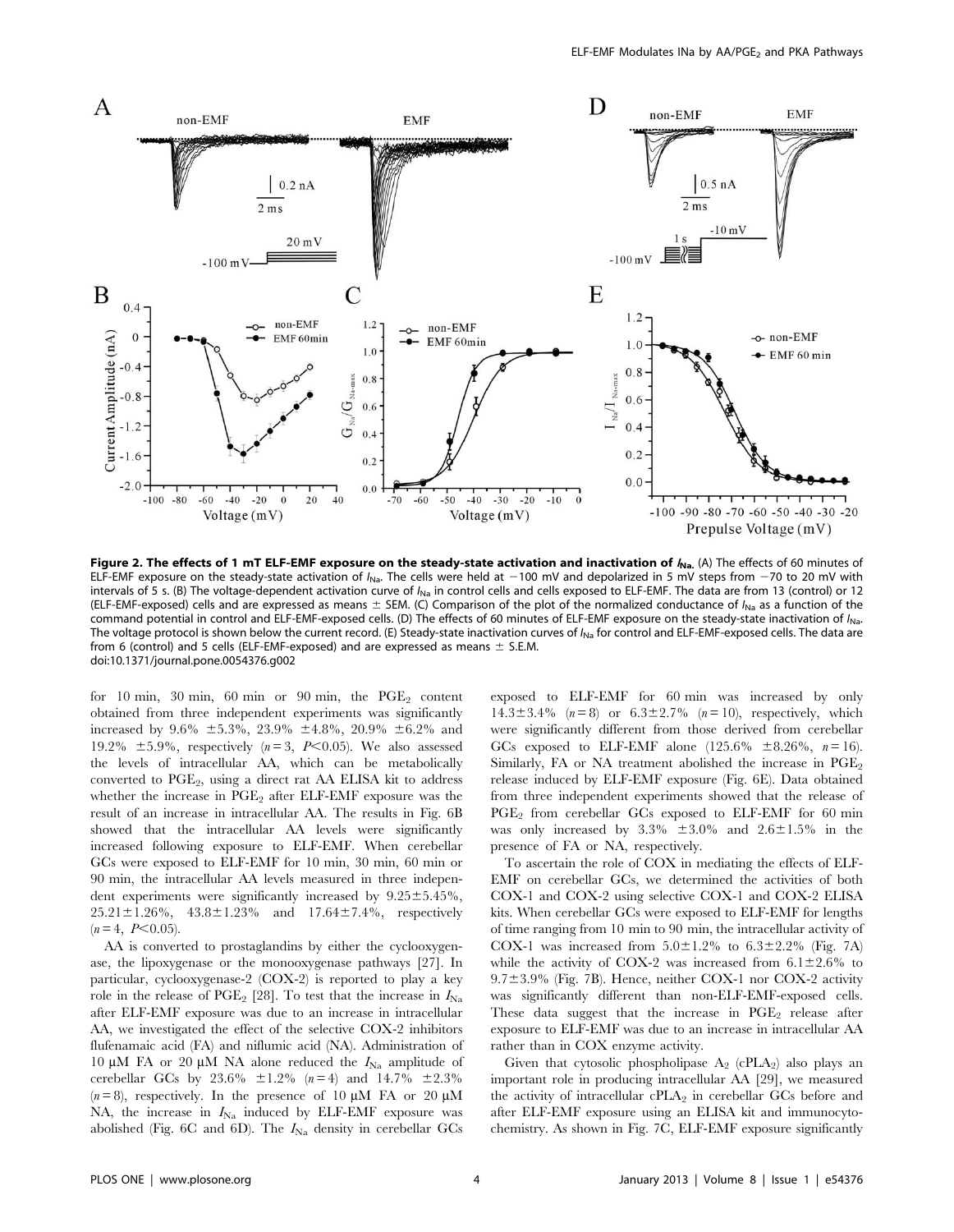

Figure 3. Involvement of the PKA pathway in the increase in  $I_{\text{Na}}$  induced by ELF-EMF exposure. (A) Current traces show the inhibitory effects of the selective PKA antagonist H-89 and db-cAMP on the increase in  $I_{\text{Na}}$  induced by a 60-minute exposure to a 1 mT ELF-EMF. (B) Statistical analysis of the inhibitory effects of H-89 and db-cAMP on the increase in  $I_{NA}$  density induced by a 60-minute exposure to a 1 mT ELF-EMF. The data are reported as the mean  $\pm$  S.E.M. from 10–12 cells. \*, P<0.05 compared to control (non-ELF-EMF group) using a Student's t-test.  $\#$ , P<0.05 compared to the corresponding control (without H-89 and db-cAMP) non-ELF-EMF group using a Student's t-test. (C) Western blot analysis of the effects of ELF-EMF exposure on cellular pPKA levels. Upper panels show representative samples; the statistical analysis is shown in the lower panels; \*,  $P < 0.05$  compared to the corresponding control using Student's t-test. doi:10.1371/journal.pone.0054376.g003

enhanced cPLA<sub>2</sub> activity, especially in the first 10 min to 30 min after exposure. Data obtained from four independent experiments indicated that exposing cerebellar GCs to ELF-EMF for 10 min, 30 min, 60 min or 90 min significantly increased  $\text{cPLA}_2$  activity by  $19.78 \pm 6.93\%$ ,  $15.25 \pm 2.7\%$ ,  $5.92 \pm 1.61\%$  and  $1.76 \pm 2.0\%$ , respectively ( $n = 4$ ,  $P \le 0.05$ ). The effects of ELF-EMF exposure on intracellular  $cPLA_2$  levels in cerebellar GCs were confirmed by immunostaining. As shown in Fig. 7D, a low level of  $cPLA_2$ labeling was detected in cerebellar GCs without exposure to ELF-EMF (Fig. 7D, left). After exposure to ELF-EMF, cerebellar GCs showed a significant increase in staining for cPLA2 (Fig. 7D, right), indicating that ELF-EMF exposure significantly increased intracellular  $cPLA_2$  levels. A model depicting the possible mechanisms involved in the modulation of  $I_{\text{Na}}$  by ELF-EMF exposure in cerebellar GCs is shown in Fig. 8.

## **Discussion**

Although ELF-EMF exposure has been previously reported to modulate the activity of ion channels, few studies to date have measured the effects of EMF exposure on neuronal  $I_{\text{Na}}$ . Here, we report for the first time that ELF-EMF exposure enhances  $I_{\text{Na}}$  in cerebellar GCs. In particular, exposure of cerebellar GCs to ELF-EMF influences the activity of  $PLA_2$ , thus stimulating the production of intracellular AA, which is then converted to  $PGE_2$ .  $PGE_2$  then enters the extracellular space and binds to EP receptors, activating the cAMP/PKA pathway and accounts for the induction of  $I_{\text{Na}}$ .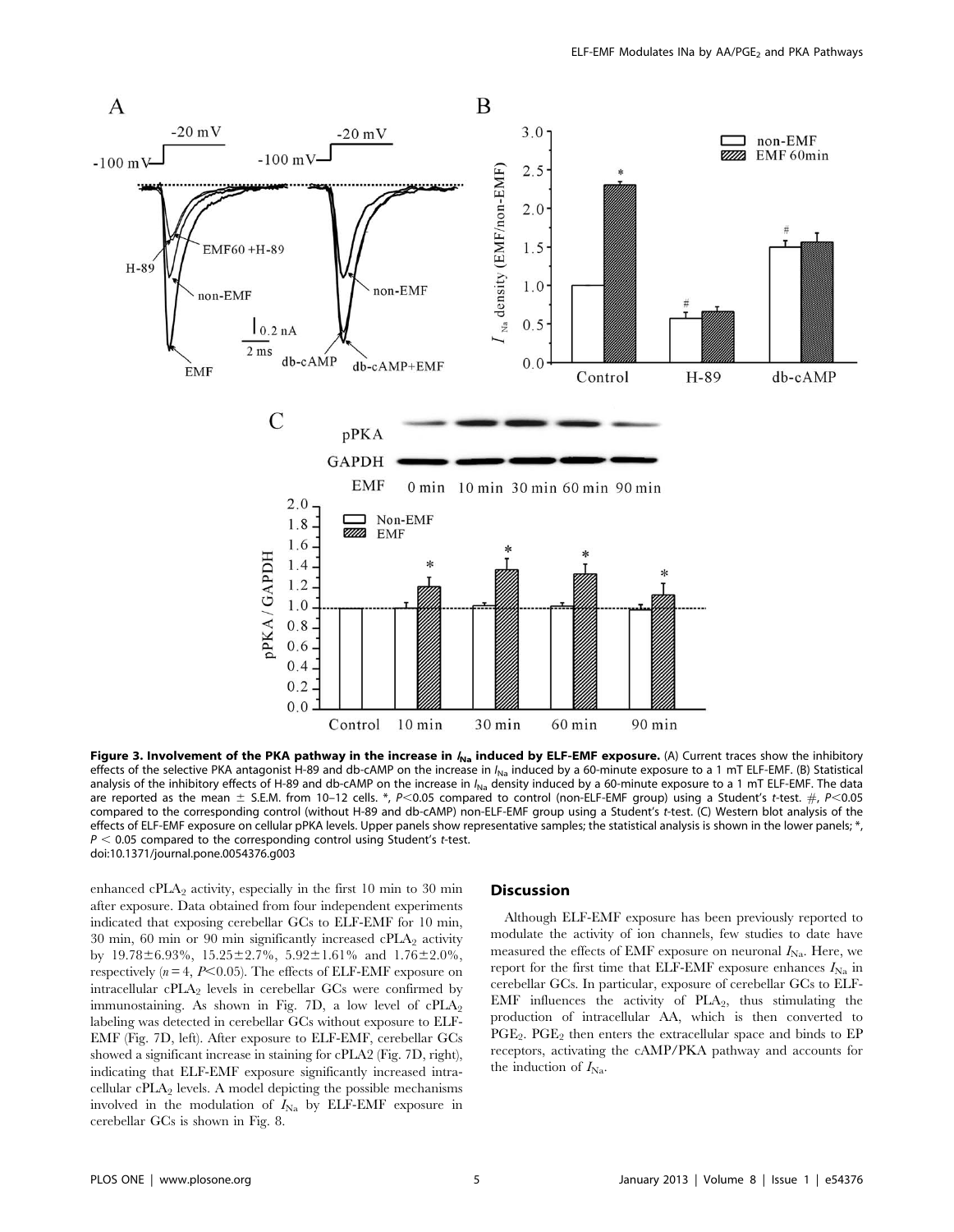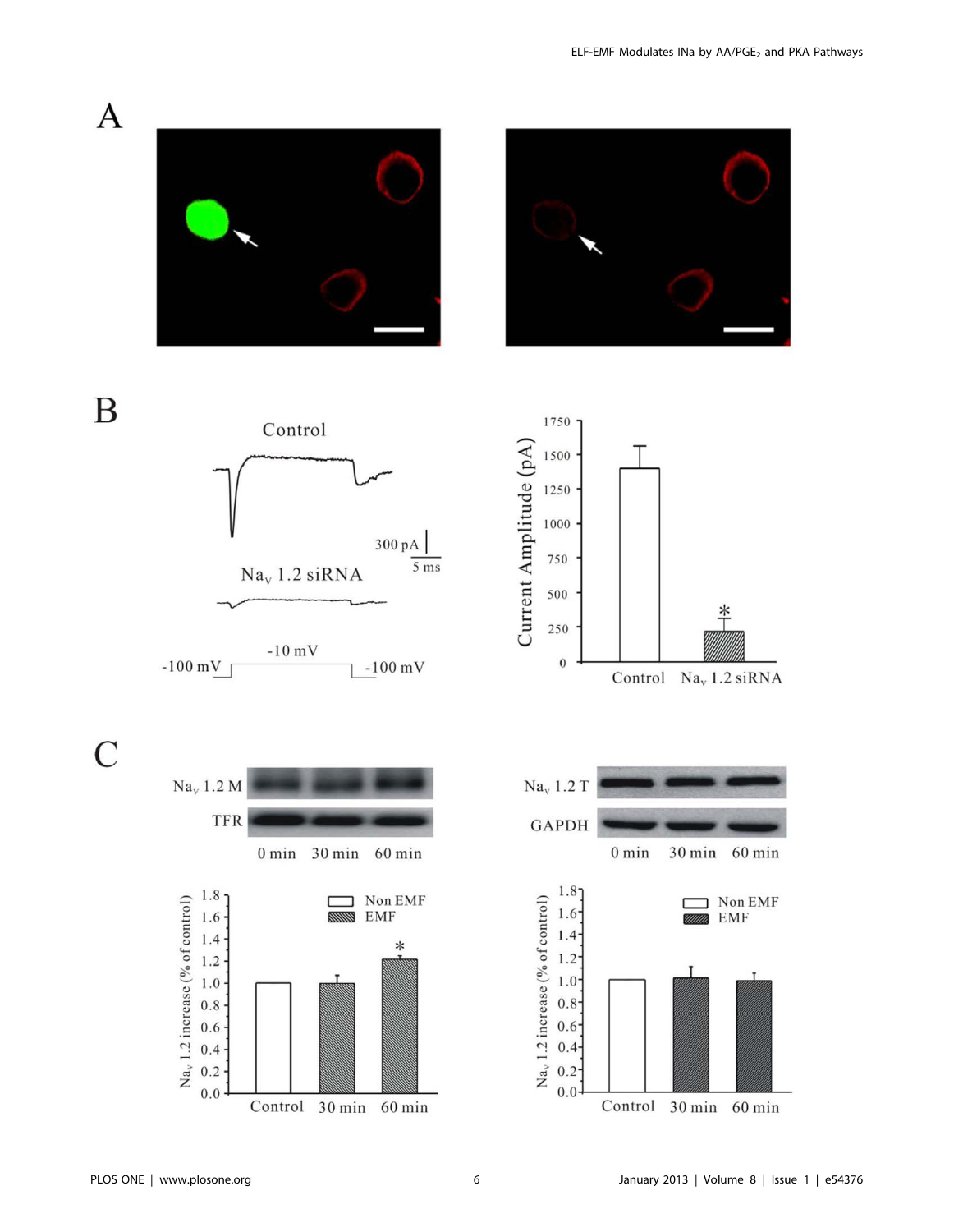Figure 4. ELF-EMF exposure increased the Na<sub>V</sub>1.2  $\alpha$ -subunit on the membrane in cerebellar GCs. (A) Cells expressing Na<sub>V</sub> 1.2 were labeled with Na<sub>V</sub>1.2 specific antibody (red one) and transfected GC cells showing strong eGFP expression (left, see arrowhead). Cells transfected with siRNA vectors (same cell in the right, see arrowhead) showed dramatic reduction in Na<sub>V</sub> 1.2 expression. Scale bar was 10  $\mu$ M. (B) The current recordings in a control cell and a post-transfected cell of Na<sub>v</sub> 1.2 siRNA plus eGFP. Current evoked by a 20 ms depolarizing pulse from a holding potential of  $-100$  to  $-20$  mV. (C) Na<sub>V</sub> 1.2 protein on membrane surface (Na<sub>V</sub> 1.2 M) was detected with the biotinylation assay after 30 or 60-minute exposure to a 1 mT ELF-EMF. Upper panels show representative samples, TFR (transferrin) was used as the loading control; the statistical analysis is shown in the lower panels. \*, P< 0.05 compared to the corresponding control using Student's t-test. (D) Western blot analysis of the total level of Na<sub>V</sub> 1.2 expression (Na<sub>v</sub> 1.2 T) after 30 or 60-minute exposure to a 1 mT ELF-EMF. doi:10.1371/journal.pone.0054376.g004

# ELF-EMF Increases  $I_{Na}$  in Rat Cerebellar GCs and Alters Na<sub>v</sub> Channel Kinetics

Although several ion channels, such as  $\mathrm{Ca}^{2+}$  and  $\mathrm{Ca}^{2+}$ -activated  $K^+$  channels [8,9], are known to be modulated by EMF, the effects of EMF on NaV channels are poorly understood. Arthur D. Rosen's studies in GH3 cells indicated that there was a slight shift in the current-voltage relationship and a less than 5% reduction in peak current during 125 mT static magnetic field exposure [30].The authors speculated that a physical deformation in the liquid crystal membrane may be associated with these changes [30]. However, the changes observed in the steady-state activation characteristics of NaV channel kinetics during exposure to ELF-EMF in our study are due to an AA metabolite-induced increase in  $I_{N_a}$ , a result that is similar to those obtained previously [22]. Interestingly, the effects of ELF-EMF on carbonic anhydrase entrapped in liposomes seem to exclude the role of protein molecules but in favor of a direct action on charged lipids of the membrane [7]. Moreover, in experiments using  $\text{Ca}^{2+}$ -activated  $\text{K}^{+}$ channels in dorsal root ganglion-isolated neurons, Marchionni et al. did not observe modifications in single-channel behavior that suggested a direct action of EMF on membrane proteins [8], consistent with the hypothesis that ELF-EMF-stimulated enhancement of  $I_{\text{Na}}$  in rat cerebellar GCs is not related directly to physical changes within the membrane and that an AA metabolism-related pathway might be involved. The discrepancy of these two reports may be due to the use of different cell type and different form of EMF source.

The time course for the effects of ELF-EMF on the activity of  $\text{Na}_{\text{V}}$  in this study is noteworthy. In previous studies, the effects of exposure to EMF differed significantly based on whether the exposure occurred for minutes, hours or days. Here, we demonstrate that exposure to ELF-EMF induced similar effects on  $I_{\text{Na}}$  in rat cerebellar GCs regardless the condition is 1 mT stimulation for a short time or 0.4 mT stimulation for a longer time. Notably, it is generally believed that short-term changes induced by EMF are mediated by modifications in enzyme activity in the cytosol or the membrane [4,31,32] while the long-term exposure to EMF may induce changes in nuclear functions such as gene transcription and cell cycle regulation [33,34]. Moreover, a



Figure 5. Effects of EP receptor antagonists on the increase in  $I_{Na}$  density induced by ELF-EMF exposure. (A) Current traces show the blocking effect of the EP2 and EP4 receptor antagonists AH6809 and AH23848 on the increase in I<sub>Na</sub> induced by a 60-minute exposure to a 1 mT ELF-EMF. (B) Statistical analysis of the inhibitory effect of AH6809 and AH23848 on the  $I_{\text{Na}}$  density increase induced by a 60-minute exposure to a 1 mT ELF-EMF.  $\#$ , P<0.05 compared to the corresponding control (non-ELF-EMF) using Student's t-test. \*, P<0.05 compared to ELF-EMF exposure alone using a Student's t-test. (C) Western blot analysis of the inhibitory effect of AH6809 and AH23848 on intracellular PKA phosphorylation induced by a 60-minute exposure to a 1 mT ELF-EMF. Upper panels show representative samples; the statistical analysis is shown in the lower panels; \*,  $P < 0.05$ compared to the corresponding control using Student's t-test. doi:10.1371/journal.pone.0054376.g005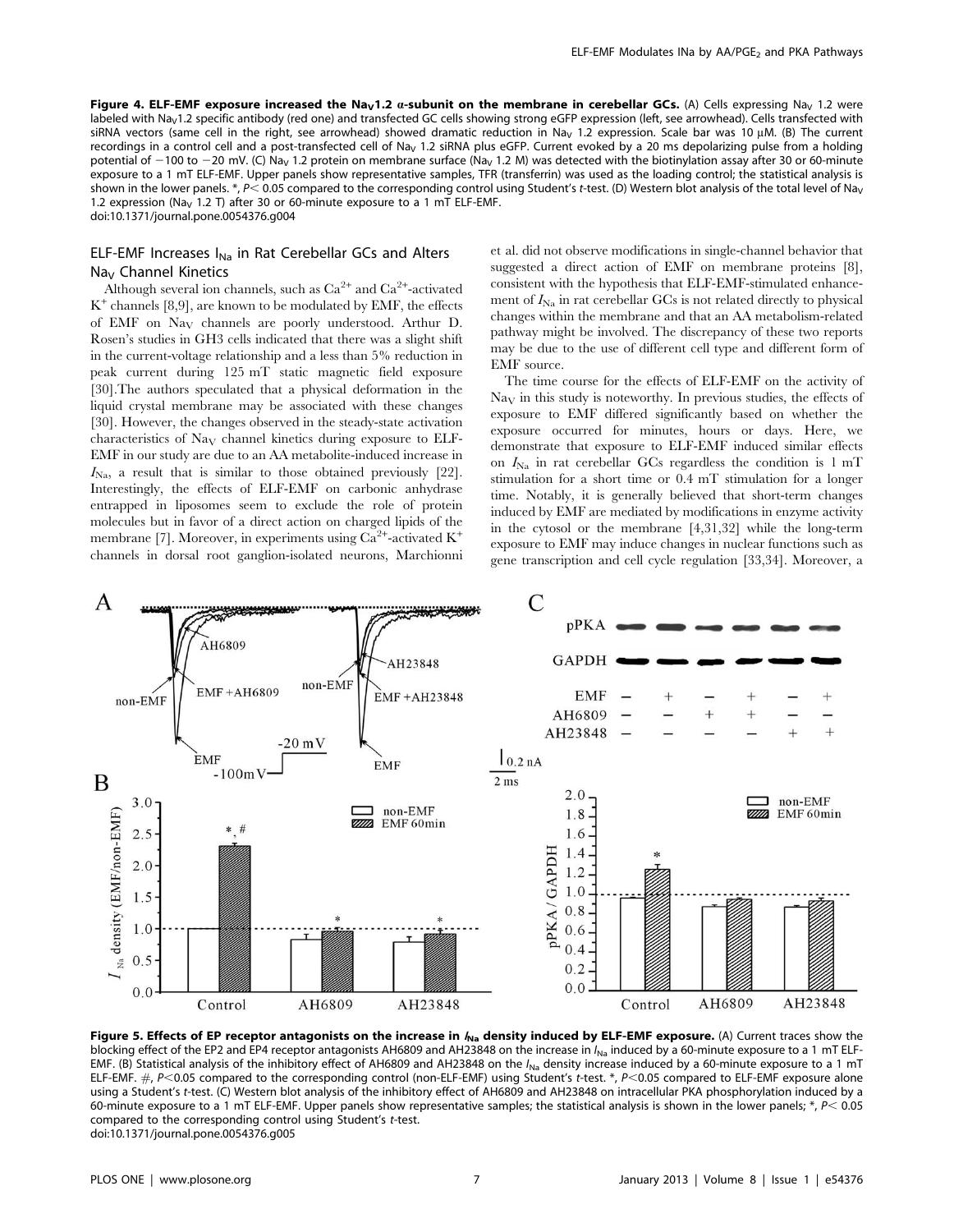

Figure 6. Effects of the AA/PGE<sub>2</sub> pathway on the ELF-EMF exposure-induced increase in  $f_{Na}$  in cerebellar GCs. (A) PGE<sub>2</sub> release from cerebellar GCs exposed to 1 mT ELF-EMF for various lengths of time. The data are from three and four independent experiments, respectively. \*,  $P$ 0.05 compared to the corresponding control using Student's t-test. (B) Intracellular AA levels in cerebellar GCs exposed to 1 mT ELF-EMF for various lengths of time. The data are from three and four independent experiments, respectively.  $*$ ,  $P$ < 0.05 compared to the corresponding control using Student's t-test. (C) Current traces show the inhibitory effects of the COX-2 inhibitors flufenamaic acid (FA) and niflumic acid (NA) on the increase in  $I_{\text{Na}}$  induced by 60 minutes of exposure to a 1 mT ELF-EMF. (D) Statistical analysis of the effects of FA and NA on the increase in  $I_{\text{Na}}$  induced by a 60minute exposure to a 1 mT ELF-EMF. (E) Statistical analysis of the effects of FA and NA on PGE<sub>2</sub> release induced by a 60-minute exposure to a 1 mT ELF-EMF.

doi:10.1371/journal.pone.0054376.g006

previous study in cerebellar GCs indicated that a five-day EMF exposure contributes to premature expression of GluRs, and leads to more rapid cellular maturation [35]. To avoid the influence of multiple factors due to long-term EMF exposure, we performed all our experiments at 1 mT EMF exposure for a short time, which we believe it is well-suited to access the effect of ELF-EMF on intracellular signaling pathways.

# ELF-EMF Exposure Enhances  $I_{Na}$  via PGE<sub>2</sub>-mediated Activation of the cAMP/PKA Pathway

It has been reported that the cAMP/PKA pathway can modulate Na<sub>V</sub> activity. In particular, the  $\alpha$ -subunits of Na<sub>V</sub> channels are preferred substrates for phosphorylation by cAMP/ PKA [36]. Either activation or inhibition of  $\text{Na}_{\text{V}}$  channels has been reported, which is probably due to the difference in cell model used [37,38]. Our previous study demonstrated that intracellular application of AA increases the activity of  $\text{Na}_{\text{V}}$  via the activation of the cAMP/PKA pathway in cerebellar GCs [22]. Consistent with the previous findings, we observed that the PKA signaling plays an important role in the increase in  $I_{\text{Na}}$  after exposure to ELF-EMF. In light of our findings that ELF-EMF activates PKA signaling (Fig. 3), modifies steady state properties of the Na<sub>V</sub> (Fig. 2) and increases insertion of Na<sub>V</sub> into the membrane (Fig. 4), we speculate that the effect of ELF-EMFs on  $I_{\text{Na}}$  is likely

exerted at multiple levels. In addition to the changes in voltagegating property and insertion of additional  $\text{Na}_{\text{V}}$  channels into the membrane, exposure to ELF-EMFs may also modulate the single channel properties by phosphorylation of channel protein. Recording of single-channel activity, however, is of technically challenging and requires specialized set up for such precise measurement. Nonetheless, the possible regulation of  $\text{Na}_{\text{V}}$ channels upon PKA phosphorylation warrants future investigations.

Previous studies by Sibylle Thumm et al. reported that ELF-EMF (20 Hz, 7–8 mT) exposure for 60 min resulted in an increase in PKA activity in human skin fibroblasts and rat embryonic osteoblasts [39]. The underlying mechanism by which PKA was activated by ELF-EMF exposure, however, was not known. In synovial fibroblasts of an osteoarthritis patient, ELF-EMF exposure-induced changes in cAMP levels were associated with a selective increase in adenosine receptor expression [33]. Similarly, our results indicate that exposure to ELF-EMF induces an increase in PKA activity and that treatment with EP2 and EP4 antagonists abolished this effect. Moreover, we observed that, along with EP receptor activation,  $PGE_2$  levels were also increased following ELF-EMF exposure. Our data indicate that the effects of ELF-EMF exposure on PKA activity might not reflect a direct effect on this enzyme. Rather, PKA activation is mediated by elevations of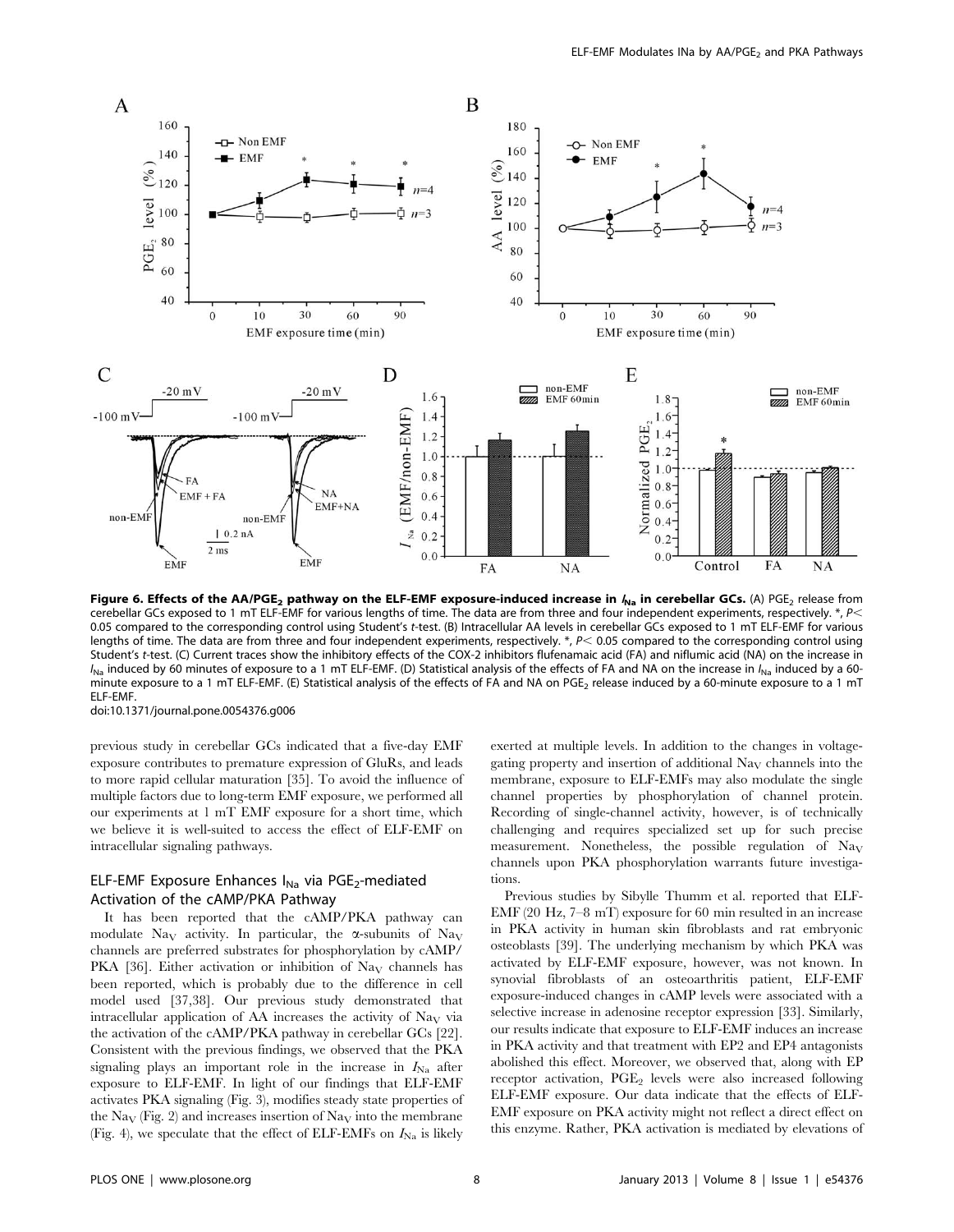

Figure 7. Effects of exposure to a 1 mT ELF-EMF on intracellular COX-1, COX-2 and cPLA<sub>2</sub> activities in cerebellar GCs. (A and B) COX-1 and COX-2 activity were measured in cerebellar GCs exposed to a 1 mT ELF-EMF for various lengths of time. The data are from three and four independent experiments, respectively. (C) cPLA<sub>2</sub> activity was measured in cerebellar GCs exposed to a 1 mT ELF-EMF for various lengths of time. \*, P<0.05 compared to the corresponding control using a Student's t-test. (D) Immunostaining showing the effects of ELF-EMF exposure on intracellular  $cPLA<sub>2</sub>$  levels. The scale bar represents 20  $µm$ . doi:10.1371/journal.pone.0054376.g007

PGE<sub>2</sub>, which then binds to the EP receptors to modulate PKA activity.

# Increases in Intracellular  $PLA<sub>2</sub>$  Activity and AA Levels are Critical Steps in the ELF-EMF-mediated Enhancement of INa

It is well known that intracellular PGE<sub>2</sub> is derived from AA via the cyclooxygenase (COX) pathway, which includes COX-1 and COX-2 [28], and COX-2 has been reported to be the most abundant COX isozyme in neurons [40]. In our study, intracellular  $PGE_2$  and AA levels were increased in cerebellar GCs following ELF-EMF exposure. Neither COX-1 nor COX-2 activity was significantly enhanced by ELF-EMF exposure. Inhibiting COX activity with specific inhibitors, however, eliminated the ELF-EMF exposure-induced increase in  $I_{\text{Na}}$ . Hence, an alternative pathway is likely involved for the increase in intracellular  $PGE_2$  levels after ELF-EMF exposure.

In brain tissue,  $AA$  is mainly released downstream of  $cPLA_2$ . In this study, our results showed that intracellular AA levels in cerebellar GCs were significantly increased after EMF exposure. cPLA2 activity, which is important for rapid AA release in neurons, was also significantly enhanced by exposure to ELF-EMF, suggesting that the increases in cPLA2 activity and AA levels are critical steps in the ELF-EMF-induced enhancement of  $I_{N_a}$ . Using a cell-free PLA<sub>2</sub> assay, Song et al. failed to observe changes in  $PLA_2$ , including cPLA<sub>2</sub> and  $sPLA_2$ , following exposure to ELF-EMF (60 Hz, 0.1 or 1 mT) for 4 or 6 h [41]. The difference in these findings compared to our results in cerebellar GCs could be due to the use of a cell-free  $PLA_2$  assay as cell membranes play an important role in mediating the effects of EMF on enzymatic activity [31]. Despite there is evidence for the involvement of cPLA2 activity in the responses to a wide variety of stimuli such as oxidative stress and inflammatory factors [42,43], the relevant mechanism of ELF-EMF exposure-induced  $\text{cPLA}_2$ activation remains unclear.

# Physiological Implications

The effects of ELF-EMF on nerve cells have been extensively studied in various organisms [8,35]. Although the reported results are variable or contradictory due to differences in the experimental conditions and in the density and/or duration of EMF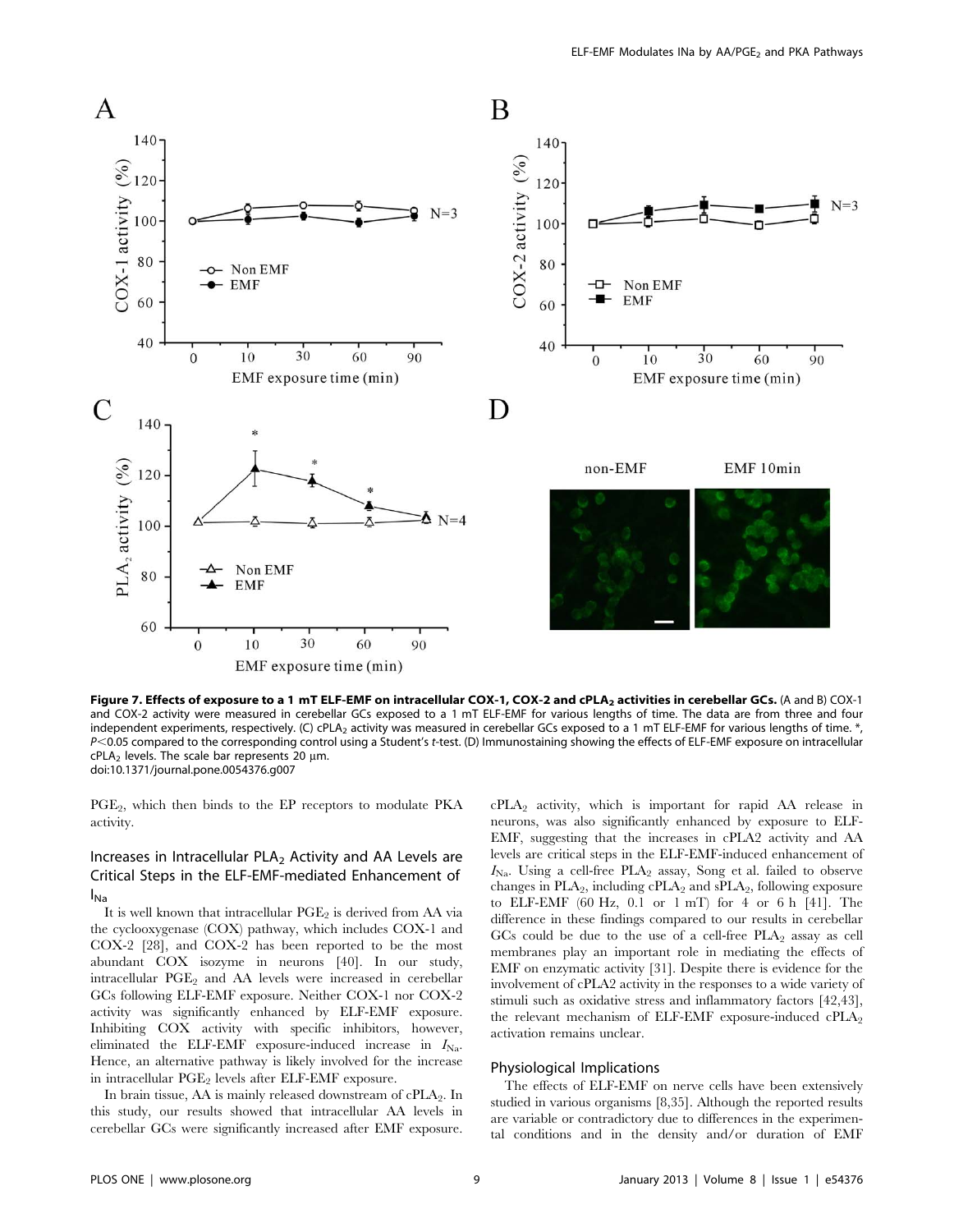

Figure 8. A proposed model depicting the mechanisms that are likely to be involved in the modulation of  $I_{Na}$  by ELF-EMF exposure in cerebellar GCs. ELF-EMF active cPLA<sub>2</sub> and up-regulated AA and PGE2, which can act in an autocrine or paracrine manner to activate EP receptors. Ligand binding of EP2/4 is associated with PKA activation and consequently modulates  $I_{\text{Na}}$ . (+), activation; (-), inhibition. doi:10.1371/journal.pone.0054376.g008

exposure, EMF has recently been reported to modulate of neuronal excitatory functions and neurogenesis [8,14,15]. In addition, recent studies have revealed an important role for cPLA2 in the modulation of neuronal excitatory functions [29]. The findings from our molecular-level analysis of the macroscopic effects on  $I_{\text{Na}}$  produced by exposure to ELF-EMF provide evidence for an important effect of EMF on neuronal excitation in the CNS. We also observed that the effects of ELF-EMF exposure on cerebellar GCs peaked and then declined with extended exposure time. Notably, this phenomenon was observed for  $I_{\text{Na}}$  and also for enzyme activities. The observed effects is likely due to the cells reach equilibrium through self-regulation after the initial ELF-EMF exposure and its effect on cPLA<sub>2</sub> and  $I_{\text{Na}}$ . Nonetheless, the modulatory effects on neuronal excitatory caused by exposure to ELF-EMF are complicated and varied. Therefore, further exploration is required to comprehensively analyze the physiological and/or pathological effects of ELF-EMF exposure on  $I_{\text{Na}}$ , along with the resulting neuronal consequences.

# Materials and Methods

# Ethics Statement

This study was carried out in strict accordance with the recommendations in the Guide for the Care and Use of Laboratory Animals of the National Institutes of Health. The

protocol was approved by the Committee on the Ethics of Animal Experiments of the Fudan University (Permit Number: 20090614- 001). All surgery was performed under sodium pentobarbital anesthesia, and all efforts were made to minimize suffering.

#### Primary Cell Culture

Cells were derived from cerebellum of 7-day-old Sprague– Dawley rat pups as described previously [44]. Isolated cells were then plated onto 35-mm-diameter Petri dishes coated with poly-Llysine (1 µg/ml) at a density of  $2.5 \times 10^5/\text{cm}^2$ . Cultured cells were incubated at  $37^{\circ}$ C with 5%  $CO_2$  in Dulbecco's Modified Eagle's Medium (DMEM) supplemented with 10% fetal calf serum, glutamine (5 mM), insulin (5  $\mu$ g/ml), KCl (25 mM), and 1% antibiotic–antimycotic solution. All experiments were carried out with cerebellar GCs during 6–8 days in culture (DIC).

# Electromagnetic Field Production

The system used to expose cerebellar GCs cells to electromagnetic fields was the same used in previous studies, with some revisions (I-ONE, Shanghai, China) [33,45,46]. Briefly, a 50 Hz magnetic field was generated by a pair of Helmholtz coils placed in opposition to each other. The coils were powered by a generator system that produced the input voltage of the pulse, and the magnetic flux densities could be regulated within the range of 0 to 1.0 mT. The device was powered by an AC power generator, and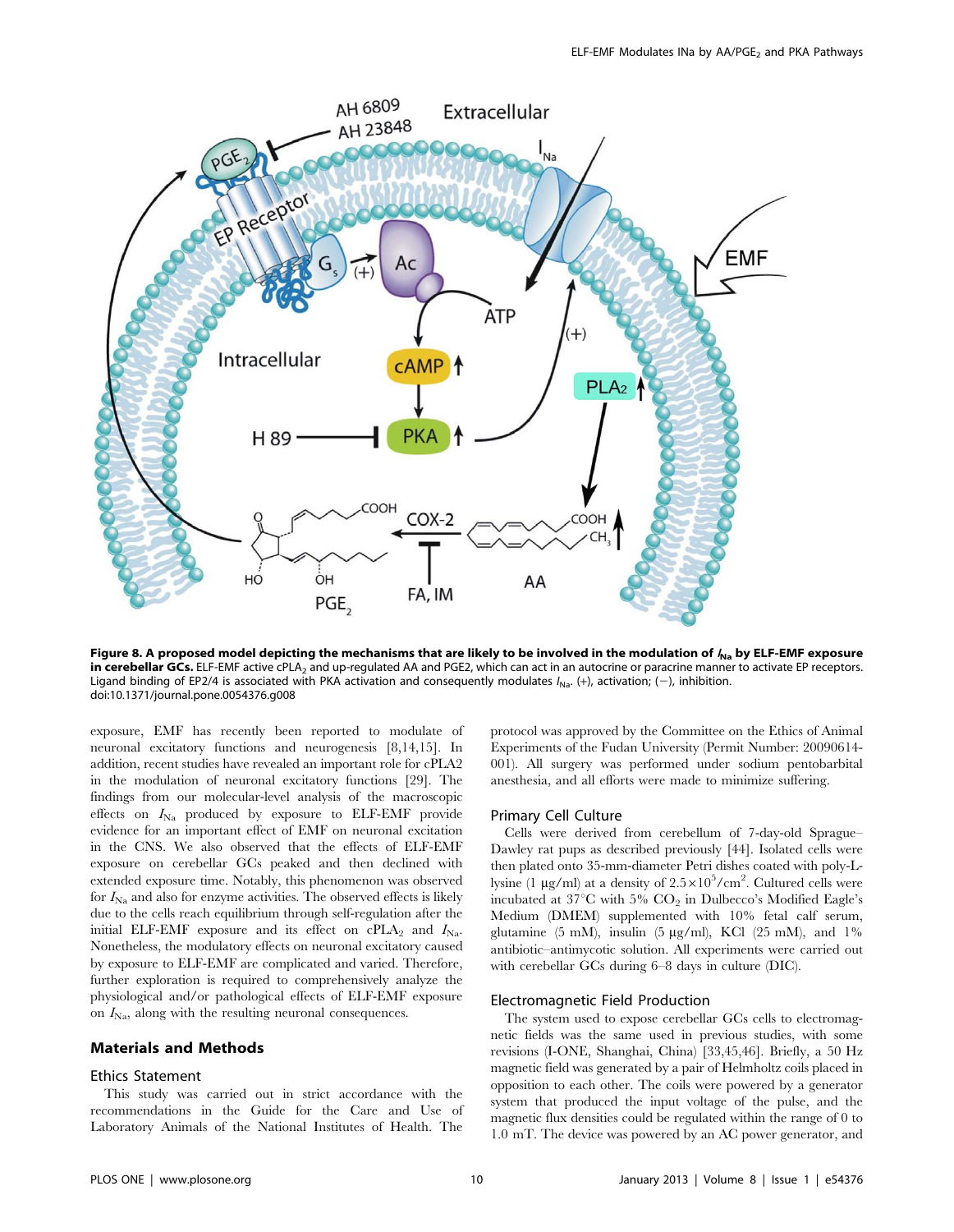the EMF frequency and density were monitored by an EMF sensor that was connected to a digital multimeter. The geometry of the system assured a uniform field for the exposed cultured cells. The surfaces of the culture plates were parallel to the force lines of the alternating magnetic field in the solenoid. Air and culture medium temperatures were continuously monitored for the duration of experiments. The maximum temperature increase recorded in the cultures that were exposed to ELF-EMF (compared to non-exposed cultures) was  $0.4\pm0.1^{\circ}$ C. To identify any possible influence of this increase on our results, we compared data obtained from cerebellar GCs cultured in two different  $CO<sub>2</sub>$ incubators at temperature settings of  $37.0$  and  $37.4^{\circ}$ C, and the results is consistent. The incubator was keep closed all throughout the EMF or non-EMF experiments to make sure that the conditions stable. Non-EMF groups were incubated in the same incubator in which the conditions were the same as for the exposed groups but without EMF.

#### Patch-clamp Recordings

Whole-cell currents of granule neurons were recorded using a conventional patch-clamp technique. In 6–8 DIC cerebellar granule cells, transient  $I_{\text{Na}}$  are largely unclamped because of an event generated at a site electrotonically distant from the soma and prone to escape from clamp control, presumably the axon [47]. Therefore, we choose those cells that relatively isolated and only record currents without unclamped spike. Prior to current recordings, the culture medium was replaced with a bath solution containing (in mM): NaCl 145, KCl 2.5, HEPES 10, MgCl<sub>2</sub> 1 and glucose 10 (pH adjusted to 7.4 using NaOH). Soft glass recording pipettes were filled with an internal solution containing (in mM): CsCl 145, HEPES 10,  $MgCl<sub>2</sub>$  2, and EGTA 5 (pH adjusted to 7.3) using CsOH). The pipette resistance was  $5-6 \text{ M}\Omega$  after filling with the internal solution. Whole cell series resistances of  $6-8$  M $\Omega$  were routinely compensated by more than 70%. All recordings were performed at room temperature  $(23-25C^{\circ})$ .

#### Intracellular AA Assay

Intracellular AA levels in cerebellar GCs were measured as previously described [48], with minor modifications. Briefly,  $1\times10^5$  cells were plated in 35-mm dishes and grown to confluence. The cells were washed with 1 mL of bath solution and cerebellar GCs were exposed to 1 mT ELF-EMF for 10 min, 30 min, 60 min or 90 min. The media was then removed, and 0.3 mL of 0.45% NP40 (Sigma, St. Louis, MO, USA) was added to the plates. After a 5-minute incubation on ice, the lysate was removed from the plates and centrifuged for 5 minutes at  $4^{\circ}$ C. The supernatant was collected and assayed for AA levels using a direct rat AA ELISA kit (R&B, Yueyan Bio-Tech, Shanghai, China) according to the manufacturer's instructions. The data represent the means of several experiments, as indicated in the figure legends.

## PGE<sub>2</sub> Release Assay

 $PGE<sub>2</sub>$  levels in the culture media were measured using highly sensitive enzyme-linked immunosorbent assay kits (R&B, Yueyan Bio-Tech, Shanghai, China) according to the manufacturer's instructions. Briefly,  $1\times10^5$  cells were plated in 35-mm dishes and grown to confluence. The cells were washed with 1 mL of bath solution and were exposed to a 50 Hz, 1 mT EMF for 10 min, 30 min, 60 min or 90 min. The media were then collected and centrifuged for 5 minutes at  $4^{\circ}$ C. The supernatant was collected and assayed for levels of PGE<sub>2</sub>. The data represent the means of several experiments, as indicated in the figure legends.

## COX-1, COX-2 and  $PLA_2$  Enzyme Activity Assays

COX-1, COX-2 and PLA<sub>2</sub> activities in cerebellar GCs were measured using highly sensitive, enzyme-linked immunosorbent assay kits (R&B, Yueyan Bio-Tech, Shanghai, China) according to the manufacturer's instructions. Briefly,  $1 \times 10^5$  cells were plated in 35-mm dishes and grown to confluence. The cells were washed with 1 mL of bath solution and were exposed to 1 mT ELF-EMF for 10 min, 30 min, 60 min or 90 min. The media was then removed, and the cells were diluted with PBS (pH 7.2–7.4) until the cell concentration reached 1 million cells/ml. Following repeated freeze-thaw cycles, which result in cell damage and the release of intracellular components, the supernatant was collected by centrifugation for 20 min at 2000–3000 rpm and assayed for COX-1, COX-2 and  $PLA_2$  activities. The data represent the means of several experiments, as indicated in the figure legends.

#### Phosphorylated Protein Kinase A Assay

The cells were lysed in HEPES-NP40 lysis buffer (20 mM HEPES, 150 mM NaCl, 0.5% NP-40, 10% glycerol, 2 mM EDTA,  $100 \mu M$  Na<sub>3</sub>VO<sub>4</sub>, 50 mM NaF, pH 7.5, and 1% proteinase inhibitor cocktail) on ice for 30 min. After centrifugation, the supernatant was mixed with  $2 \times$  sodium dodecyl sulfate loading buffer and boiled for 5 min. The proteins were separated on a 10% polyacrylamide gel, transferred to polyvinylidene difluoride membranes (Millipore, MA, USA), blocked with 10% nonfat milk and incubated at  $4^{\circ}C$  overnight with a rabbit polyclonal antibody against the phosphorylated form of the PKA catalytic subunits (1:1000; Santa Cruz Biotechnology Inc., CA, USA) or a rabbit monoclonal antibody against GAPDH (1:1000; Sigma). After extensive washing with TBST, the membrane was incubated with horseradish peroxidase-conjugated anti-mouse or anti-rabbit IgG (1:10,000) (KangChen Bio-Tech, China) for 2 h at room temperature. Chemiluminescent signals were generated using a SuperSignal West Pico trial kit (Pierce, USA) and detected using a ChemiDoc XRS System (Bio-Rad Laboratories, Inc., CA, USA). The protein measurements were normalized to GAPDH and control/GAPDH as 1.0.

## Biotinylation Assay

Cell surface proteins were biotinylated according to the product instruction and previously described [49]. Briefly, the neurons were incubated with 0.25 mg/mL of Sulfo-NHS-SS-biotin (Thermo scientific, Rockford, USA) for 45 min at  $4^{\circ}$ C, and then the reaction is blocked with 50 mM Tris (pH 8.0) for 20 min at 4°C. Cells were lysed in HEPES-NP40 lysis buffer. Biotinylated proteins were pulled down with Streptavidin Agrose Beads (Thermo scientific, Rockford, USA) overnight at  $4^{\circ}$ C and washed for 4 times with lysis buffer. The bound proteins were eluted by the sample buffer and analyzed by western blotting.

#### Immunocytochemistry

To detect changes in  $cPLA_2$  in cerebellar GCs following exposure to ELF-EMF, an immunocytochemical assay was performed using the following procedure. Isolated cortical neurons plated on coverslips were washed three times with 0.01 M PBS and then fixed with 4% PFA for 30 minutes, rinsed three times with PBS and pre-incubated for 1 hour in 6% normal donkey serum (v/v) in PBS plus 0.1% Triton X-100 at room temperature. The cells were then incubated with a rabbit anti-c $PLA_2$  antibody (1:100 dilution, Santa Cruz Biotechnology Inc., CA, USA) for 2 hours in a humidified air chamber. After incubation, the cells were rinsed three times with PBS and then further incubated with a secondary donkey anti-rabbit IgG tagged with FITC (1:100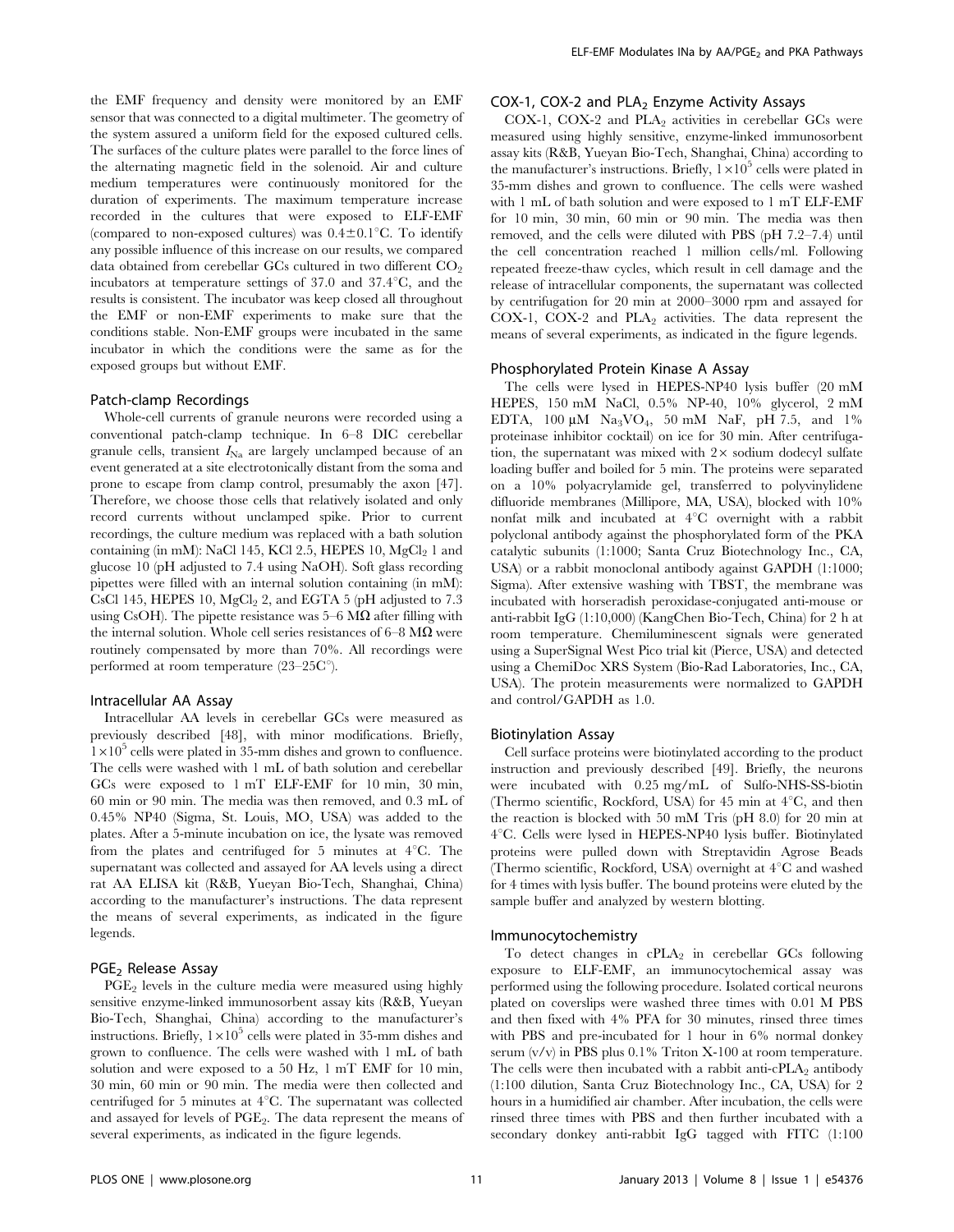dilution, Jackson ImmunoResearch Laboratories, West Grove, PA) for 30 minutes at room temperature. The coverslips were then rinsed twice in PBS and mounted onto glass slides. For labeling of the  $\text{Na}_{\text{v}}$  1.2 subunit, specific mouse monoclonal antibodies (from UC Davis/NINDS/NIMH NeuroMab Facility) were used as the primary antibody (at a working dilution of 1: 200). TRITC conjugated goat anti-mouse immunoglobulin G (1: 200 dilution, from Jackson Immunoresearch Laboratories, West Grove, PA) was used as the secondary antibody.

#### siRNA design

Gene specific siRNA duplexes were designed to be homologous to  $\text{Na}_{\text{V1.2}}$  mRNA consensus sequence (GenBank accession number X03639). Primers for loop and  $3'$ P-dT extensions contained 19-nt siRNA were commercially obtained (Invitrogen). The sense strand of the siRNA (5'-GGATATTGGTTCCGAAAAT-3'), homologous to nt 1965–1983 of the Na<sub>V</sub> mRNA sequence, was chosen according to the recommendations by others (http://www. dharmacon.com/DesignCenter/DesignCenterPage.aspx). Restriction site Sac I was added to the  $3'$  tail of resulting molecule to facilitate ligating to LentiLox 3.7.

#### Data Acquisition and Analysis

All currents were recorded using an Axopatch 200 B amplifier (Axon Instruments, Foster City, CA, USA) that was operated in voltage-clamp mode. A Pentium computer was connected to the recording equipment with a Digidata 1300 analog-to-digital (A/D) interface. The current was digitally sampled at  $100 \mu s$  (10 kHz), and the current signals were filtered using a 5-kHz, five-pole Bessel

#### References

- 1. Cui Y, Ge Z, Rizak JD, Zhai C, Zhou Z, et al. (2012) Deficits in water maze performance and oxidative stress in the hippocampus and striatum induced by extremely low frequency magnetic field exposure. PLoS One 7: e32196.
- 2. Luukkonen J, Liimatainen A, Hoyto A, Juutilainen J, Naarala J (2011) Preexposure to 50 Hz magnetic fields modifies menadione-induced genotoxic effects in human SH-SY5Y neuroblastoma cells. PLoS One 6: e18021.
- 3. Piacentini R, Ripoli C, Mezzogori D, Azzena GB, Grassi C (2008) Extremely low-frequency electromagnetic fields promote in vitro neurogenesis via upregulation of Ca(v)1-channel activity. J Cell Physiol 215: 129–139.
- 4. Arendash GW, Mori T, Dorsey M, Gonzalez R, Tajiri N, et al. (2012) Electromagnetic treatment to old Alzheimer's mice reverses beta-amyloid deposition, modifies cerebral blood flow, and provides selected cognitive benefit. PLoS One 7: e35751.
- 5. Dibirdik I, Kristupaitis D, Kurosaki T, Tuel-Ahlgren L, Chu A, et al. (1998) Stimulation of Src family protein-tyrosine kinases as a proximal and mandatory step for SYK kinase-dependent phospholipase Cgamma2 activation in lymphoma B cells exposed to low energy electromagnetic fields. J Biol Chem 273: 4035–4039.
- 6. Sun WJ, Chiang H, Fu YT, Yu YN, Xie HY, et al. (2001) Exposure to 50 Hz electromagnetic fields induces the phosphorylation and activity of stressactivated protein kinase in cultured cells. Electromagnetic Biology and Medicine 20: 415–423.
- 7. Ramundo-Orlando A, Mattia F, Palombo A, D'Inzeo G (2000) Effect of low frequency, low amplitude magnetic fields on the permeability of cationic liposomes entrapping carbonic anhydrase: II. No evidence for surface enzyme involvement. Bioelectromagnetics 21: 499–507.
- 8. Marchionni I, Paffi A, Pellegrino M, Liberti M, Apollonio F, et al. (2006) Comparison between low-level 50 Hz and 900 MHz electromagnetic stimulation on single channel ionic currents and on firing frequency in dorsal root ganglion isolated neurons. Biochim Biophys Acta 1758: 597–605.
- 9. Grassi C, D'Ascenzo M, Torsello A, Martinotti G, Wolf F, et al. (2004). Effects of 50 Hz electromagnetic fields on voltage-gated Ca<sup>2+</sup> channels and their role in modulation of neuroendocrine cell proliferation and death. Cell Calcium 35: 307–315.
- 10. Waxman SG (2007) Channel, neuronal and clinical function in sodium channelopathies: from genotype to phenotype. Nat Neurosci 10: 405–409.
- 11. Banasiak KJ, Burenkova O, Haddad GG (2004) Activation of voltage-sensitive sodium channels during oxygen deprivation leads to apoptotic neuronal death. Neuroscience 126: 31–44.

filter. The currents were corrected online for leak and residual capacitance transients using a P/4 protocol. Data acquisition and analysis were performed using pClamp 8.01 software (Axon Instruments, Foster City, CA, USA) and/or Origin6.1 (MicroCal, Northampton, MA, USA). Statistical analysis was performed using Student's t-test with non-paired or paired comparisons as relevant. The values are given as the means  $\pm$  S.E.M., with *n* representing the number of cells tested. A value of  $P<0.05$  was considered a significant statistical difference between groups. When multiple comparisons were made, the data were analyzed by a one-way ANOVA.

#### Chemicals

All drugs used were purchased from Sigma-Aldrich (St. Louis, MO, USA) except for the fetal calf serum. The DMEM culture medium and antibiotic–antimycotic solution were obtained from Gibco Life Technologies (Grand Island, NY, USA). The arachidonic acid, 5,8,11,14-eicosatetraynoic acid, flufenamic acid, phorbol-12-myristate-13-acetate, AH6809 and AH23848 were first dissolved in DMSO and then diluted in extracellular solution to a final DMSO concentration of  $\leq 0.2\%$ , which by itself, did not affect  $I_{\text{Na}}$ .

# Author Contributions

Conceived and designed the experiments: YAM YLH. Performed the experiments: YLH DDL YJF XQZ. Analyzed the data: YLH DDL JJY. Contributed reagents/materials/analysis tools: YJF XQZ JJY. Wrote the paper: YAM YLH.

- 13. Fraser SP, Diss JK, Chioni AM, Mycielska ME, Pan H, et al. (2005) Voltagegated sodium channel expression and potentiation of human breast cancer metastasis. Clin Cancer Res 11: 5381–5389.
- 14. Aldinucci C, Carretta A, Maiorca SM, Leoncini S, Signorini C, et al. (2009) Effects of 50 Hz electromagnetic fields on rat cortical synaptosomes. Toxicol Ind Health 25: 249–252.
- 15. Cuccurazzu B, Leone L, Podda MV, Piacentini R, Riccardi E, et al. (2011) Exposure to extremely low-frequency (50 Hz) electromagnetic fields enhances adult hippocampal neurogenesis in C57BL/6 mice. Exp Neurol 226: 173–182.
- 16. Liu Z, Fei XW, Fang YJ, Shi WJ, Zhang YQ, et al. (2008) PLC-dependent intracellular Ca<sup>2+</sup> release was associated with C6-ceramide-induced inhibition of Na+ current in rat granule cells. J Neurochem 106: 2463–2475.
- 17. Schaller KL, Caldwell JH (2003) Expression and distribution of voltage-gated sodium channels in the cerebellum. Cerebellum 2: 2–9.
- 18. D'Mello SR, Galli C, Ciotti T, Calissano P (1993) Induction of apoptosis in cerebellar granule neurons by low potassium: inhibition of death by insulin-like growth factor I and cAMP. Proc Natl Acad Sci U S A 90: 10989–10993.
- 19. Jiao S, Liu Z, Ren WH, Ding Y, Zhang YQ, et al. (2007) cAMP/protein kinase A signalling pathway protects against neuronal apoptosis and is associated with modulation of Kv2.1 in cerebellar granule cells. J Neurochem 100: 979–991.
- 20. Hu CL, Zeng XM, Zhou MH., Shi YT, Cao H, et al. (2008) Kv 1.1 is associated with neuronal apoptosis and modulated by protein kinase C in the rat cerebellar granule cell. J Neurochem 106: 1125–1137.
- 21. Liu Z, Fei XW, Fang YJ, Shi WJ, Zhang YQ, et al. (2008) PLC-dependent intracellular  $\text{Ca}^{2+}$  release was associated with C6-ceramide-induced inhibition of Na+ current in rat granule cells. J Neurochem 106: 2463–2475.
- 22. Fang YJ, Zhou MH, Gao XF, Gu H, Mei YA (2011) Arachidonic acid modulates Na+ currents by non-metabolic and metabolic pathways in rat cerebellar granule cells. Biochem J 438: 203–215.
- 23. Catterall WA, Goldin AL, Waxman SG (2005) Nomenclature and structurefunction relationships of voltage-gated sodium channels. Pharmacol Rev 57: 397–409.
- 24. Narumiya S, Sugimoto Y, Ushikubi F (1999) Prostanoid receptors: structures, properties, and functions. Physiol Rev 79: 1193–1226.
- 25. Zahner G, Schaper M, Panzer U, Kluger M, Stahl RA, et al. (2009) Prostaglandin EP2 and EP4 receptors modulate expression of the chemokine CCL2 (MCP-1) in response to LPS-induced renal glomerular inflammation. Biochem J 422: 563–570.
- 26. Fulton AM, Ma X, Kundu N (2006) Targeting prostaglandin E EP receptors to inhibit metastasis. Cancer Res 66: 9794–9797.
- 27. Brash AR (2001) Arachidonic acid as a bioactive molecule. J Clin Invest 107: 1339–1345.